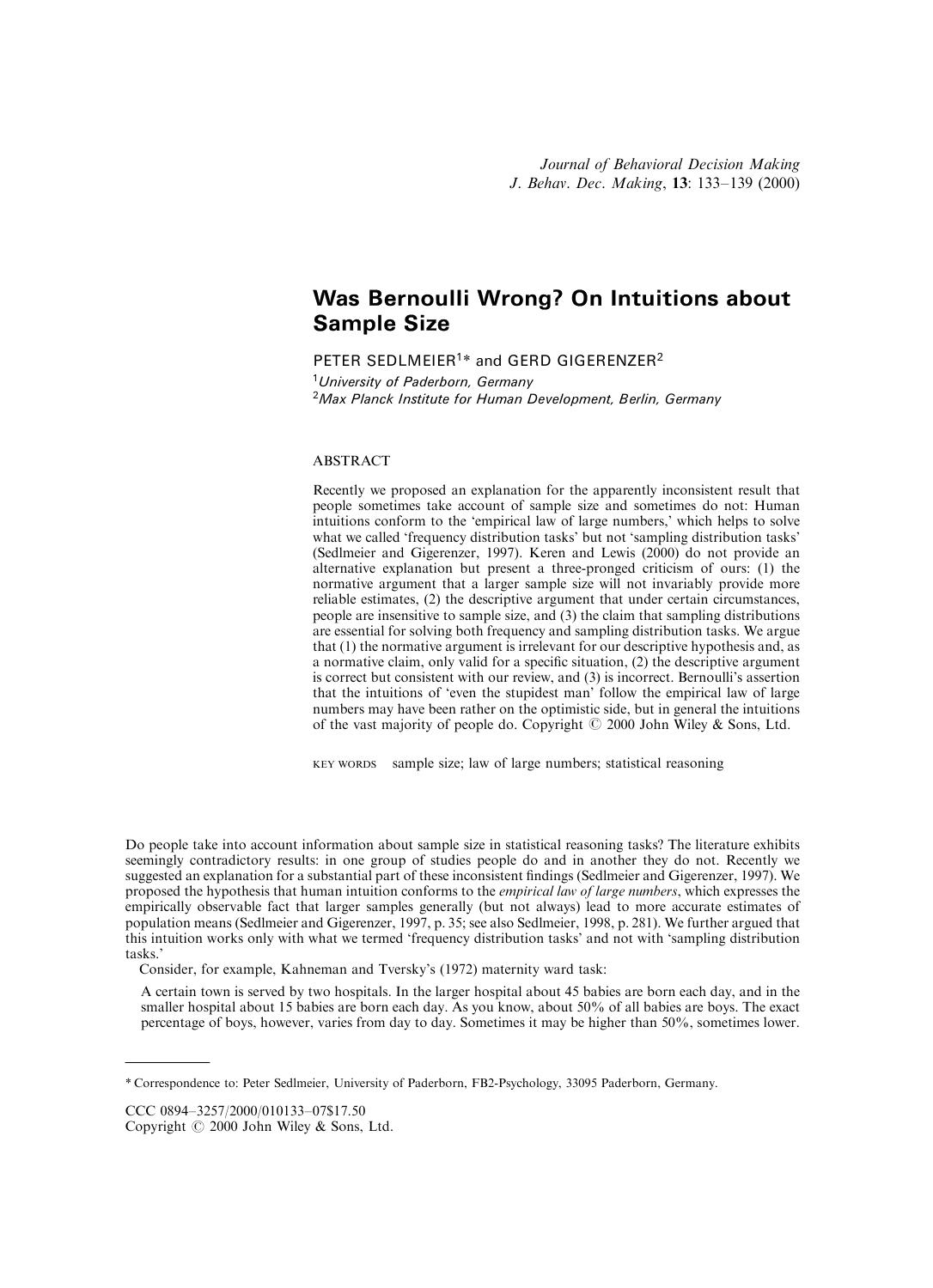In the original, that is, a *sampling distribution task*, it continues:

For a period of 1 year, each hospital recorded the days on which more than 60% of the babies born were boys. Which hospital do you think recorded more such days?

The corresponding part in a *frequency distribution task* reads:

Which hospital do you think is more likely to find on a randomly chosen day that more than 60% of babies born were boys?

The relevant difference between the two tasks lies in the kind of distribution involved. Whereas in the sampling distribution task the relative variance of sampling distributions (of proportions of babies who are boys) has to be judged, in the frequency distribution task two proportions based on frequency distributions (of numbers of babies who are boys and girls) have to be judged. The intuition that larger samples usually lead to more exact estimates of the population mean or proportion (here: 50% boys) helps in the solution of the frequency rather than the sampling distribution tasks.<sup>1</sup> Therefore we derived the hypothesis that researchers who reported that people attend to sample size used predominantly frequency distribution tasks whereas those who concluded that people largely ignore sample size used mainly sampling distribution tasks. This is what we found. The hypothesis that frequency distribution tasks yield higher solution rates than corresponding sampling distribution tasks was subsequently supported in independent studies (Sedlmeier, 1998).

Note that the hypothesis that people use an intuition corresponding to the law of large numbers when solving sample size tasks is descriptive, *not* normative. However, we also addressed the normative argument frequently found in sample size research: that the (mathematical) law of large numbers can be used as a yardstick to evaluate people's judgments. We explained why the law of large numbers cannot serve as such a normative yardstick and pointed out that there exists no general normative model for sample size tasks — only partial mathematical justifications for the superiority of larger samples, such as the variance of the sample mean, Chebychev's inequality, and the central limit theorem. None of these results justify a strictly monotonic relation between sample size and the confidence accruing therefrom.

Keren and Lewis now argue that Bernoulli (and we) may have been wrong on the following points: `(i) Normatively, an estimate from a larger sample is not necessarily closer to the corresponding population value that it attempts to estimate, and (ii) Descriptively, under certain circumstances, people are indeed insensitive to sample size' (p. 125). In addition, they argue that the concept of a sampling distribution is essential for solving frequency distribution tasks.

# THE NORMATIVE ARGUMENT

Keren and Lewis mistakenly think that we argue that the empirical law of large numbers is (1) a normative model that (2) says that an estimate from a larger sample would be invariably closer to the population value. Based on this misunderstanding, they argue against these two points by presenting an example that shows a nonmonotonic relationship between sample size and the accuracy of estimates, using the binomial distribution. From that example, they also draw some implications about statistical power. But (1) the empirical law of large numbers is not a norm — we used it as a hypothesis about the intuitions of ordinary people, that is, a descriptive statement. Concerning point (2), Keren and Lewis criticize us (and Bernoulli) that `it is inaccurate to assume that a larger sample size will *invariably* provide a more reliable estimate than the smaller one' (p. 128; italics ours). This implies incorrectly that we actually made this claim. What we said was 'This intuition  $-$  that larger samples generally lead to more accurate estimates of population means — is commonly referred to as the "empirical law of large numbers"' (Sedlmeier and Gigerenzer, 1998, p. 35; italics ours). There is a difference between generally and invariably.

Although Keren and Lewis's normative argument is rather peripheral to our hypothesis about people's intuitions, in the following we clarify it and the related comment on statistical power.

<sup>&</sup>lt;sup>1</sup> To solve the frequency distribution task, the intuition conforming to the empirical law of large numbers would lead to the conclusion that the proportion of boys in the larger hospital can be expected to lie closer to 50% and that therefore, the proportion in the smaller hospital is more likely to have a deviation of 60% or more. Of course, one could apply the intuition repeatedly to solve the sampling distribution task but this implies additional reasoning processes and is apparently not what people commonly do.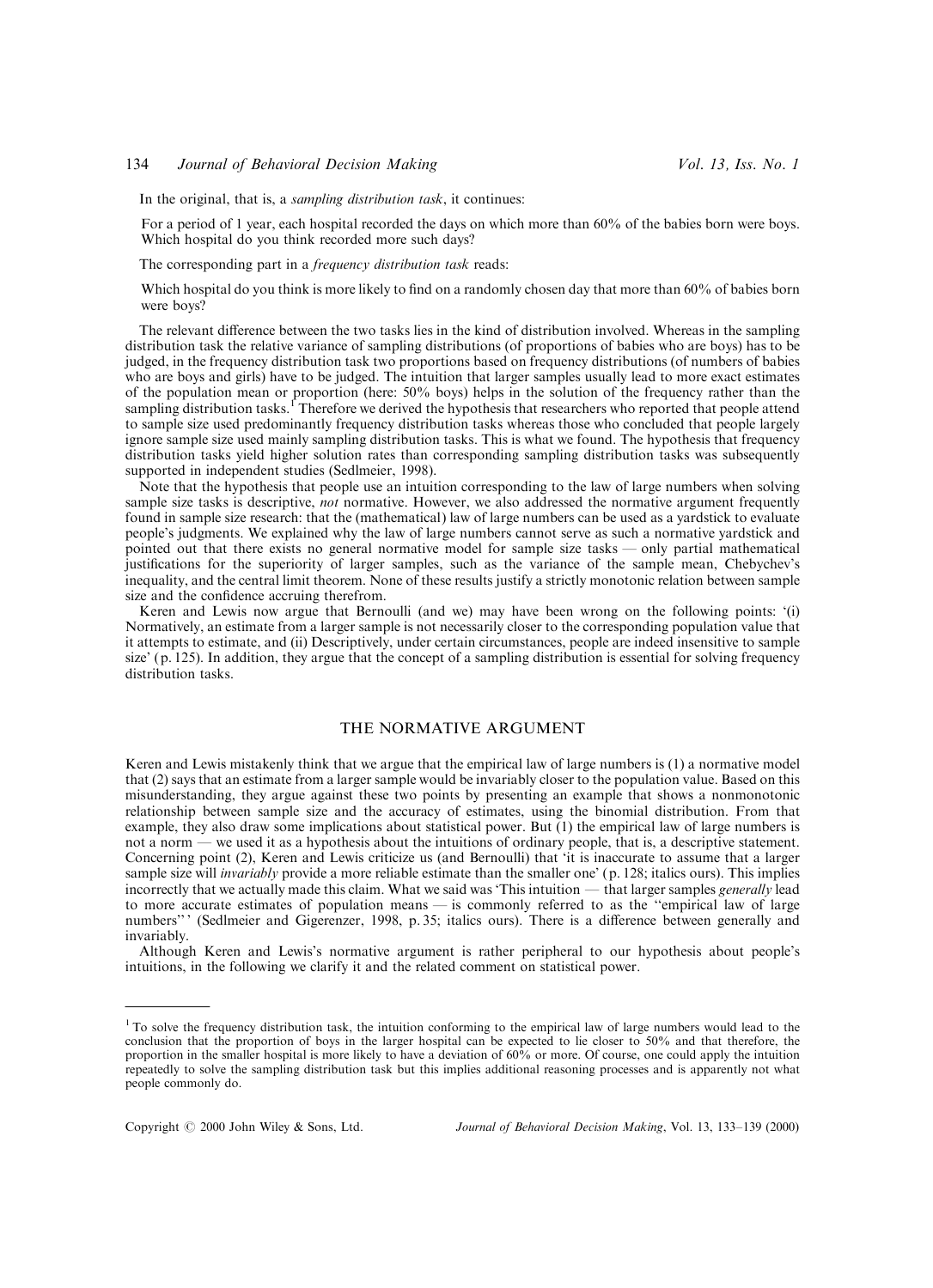# P. Sedlmeier and G. Gigerenzer **Reply 135** Reply 135

#### Can smaller samples be closer to the population mean than larger ones?

There is no normative model that excludes the possibility that a smaller sample may be closer to the population value than a larger sample. The law of large numbers (here Keren and Lewis seem to be in full agreement with us) says nothing about such a comparison; it just says that as the sample size approaches infinity, the probability that the deviation of the mean of the sample from the population mean exceeds an arbitrarily small and fixed number approaches 0. As von Mises (1957/1981, p. 115) wrote: "The Law of Large Numbers" ... says nothing about the course of a concrete sequence of observations.' Likewise, none of the partial justifications we mentioned allows one to conclude that as sample size increases, the sample mean *monotonically* approaches the population mean. How about the empirical law of large numbers? As the name implies, this is an *empirical* law that everybody can observe, not a normative yardstick. Keren and Lewis have incorrectly understood us as establishing a formal link between the central limit theorem and the empirical law of large numbers, possibly because we spoke of the central limit theorem as a partial mathematical justification for the superiority of larger samples. We reiterate that there is no mathematical connection between the two. Exhibit 1 shows a manifestation of the empirical law of large numbers where with increasing sample size the difference between the sample mean and the population mean generally, but not invariably, decreases (for similar examples, see Freedman et al., 1991, p. 250, and Freudenthal, 1972, p. 484). Anybody can produce results similar to those shown in Exhibit 1 by tossing a coin 50 times and calculating the proportion of heads after every trial. Of course, one cannot expect that this proportion approaches the population value ( $p = 0.5$ ) monotonically.



Exhibit 1. Proportions of `successes,' calculated over 50 consecutive results from a Bernoulli distribution (i.e. possible outcomes of 0 and 1) with  $p = 0.5$ . For instance, in this special case, the outcomes of the first four trials were 0, 0, 1, and 1 (with 0 corresponding to 'failure' and 1 to 'success') yielding proportions of successes of 0, 0, 0.33, and 0.5 for trials 1 to 4, respectively

#### What is the criterion: arbitrarily fixed boundaries or mean absolute deviations?

Keren and Lewis claim that in the maternity ward task a larger sample does not necessarily provide an estimate that is closer to the population value. In their demonstration, they use a binomial distribution with  $p = 0.5$  and sample sizes from  $n = 2$  to  $n = 50$ . In analogy to one specific version of the maternity ward task, they examine the probability that the outcome of a sampling process lies between 0.4n and 0.6n. They find that this probability does

Copyright  $\odot$  2000 John Wiley & Sons, Ltd. Journal of Behavioral Decision Making, Vol. 13, 133-139 (2000)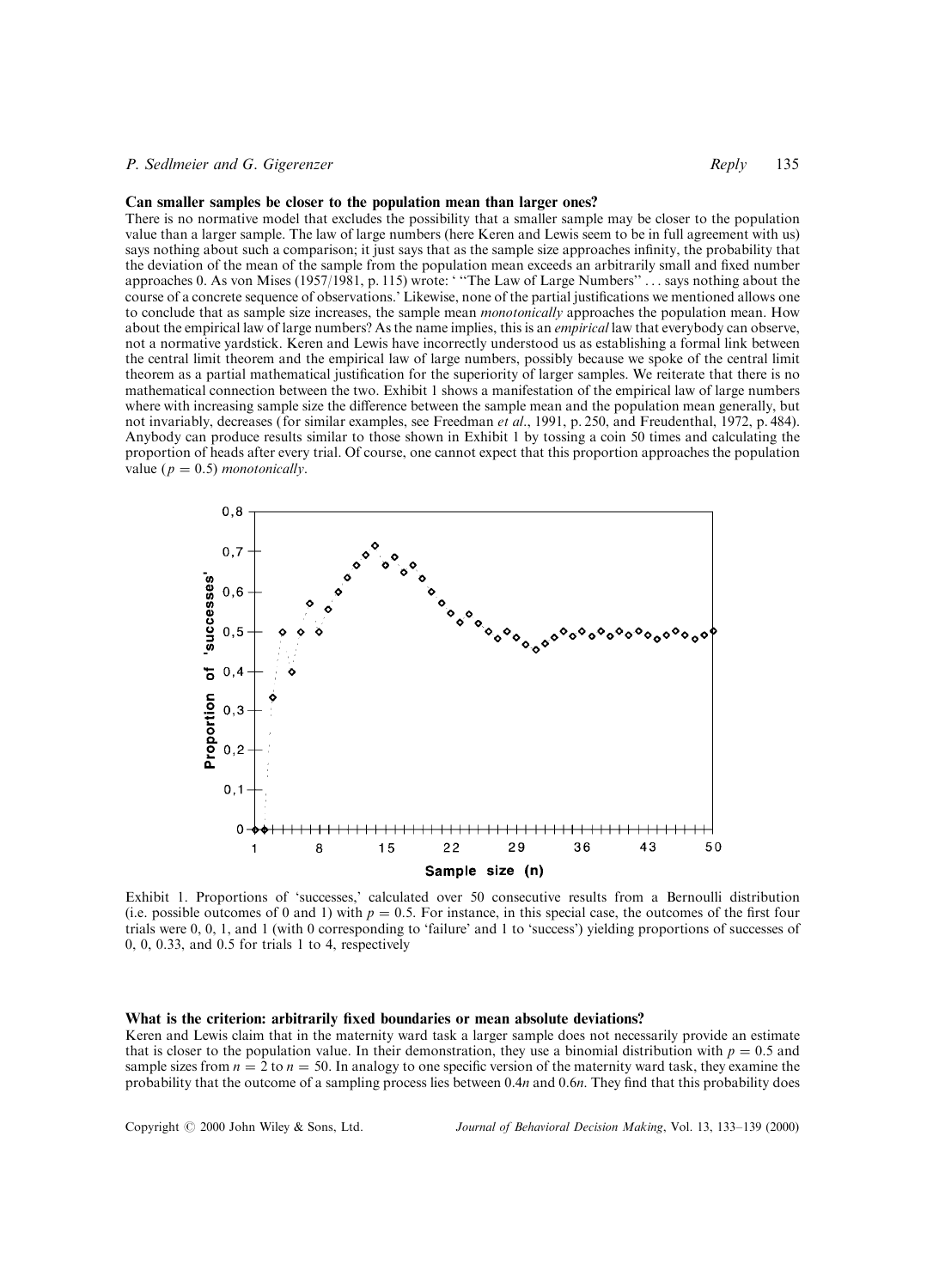### 136 *Journal of Behavioral Decision Making* Vol. 13, Iss. No. 1

not increase monotonically with increasing sample size. Is this demonstration a good argument against the claim that, generally, the accuracy of an estimate increases with increasing sample size? We think not. Consider sample sizes of  $n = 2$  and  $n = 3$ . The possible outcomes for  $n = 2$  are 0, 1, and 2 successes out of 2. How many of these outcomes lie within 0.8  $(0.4n)$  and 1.2  $(0.6n)$  and what is their probability of occurrence? The only outcome that satisfies their criterion is 1 and its probability of occurrence is 0.5. Now consider the same for  $n = 3$ . Here, none of the possible outcomes lies within 1.2  $(0.4n)$  and 1.8  $(0.6n)$ , and therefore, the probability that the result of a sampling process lies within the interval is 0. This is due to the fact that the size of the deviation from the expected mean or proportion of a discrete distribution is expressed in multiples of arbitrarily fixed proportions.<sup>2</sup> Moreover, the empirical law of large numbers is about the closeness between an estimate and the corresponding population value and not about a specific kind of deviation from it. So, we recommend looking at more general measures of deviation.

Exhibit 2 shows what happens when one examines just such a measure, the expected values for mean absolute deviations between proportion estimates and corresponding population values.<sup>3</sup> The example illustrates that the nonmonotonicity observed by Keren and Lewis disappears if one does not use arbitrarily fixed boundaries.



Exhibit 2. Expected values for mean absolute deviations between proportion estimates and corresponding population values for sample sizes from  $n = 2$  to  $n = 50$ , using a binomial distribution with  $p = 0.5$  (see also footnote 3)

$$
\text{MAD}_n = \sum_{k=0}^n \left[ \binom{n}{k} p^k (I - p)^{n-k} \left( \left| \frac{k}{n} - p \right| \right) \right]
$$

Copyright  $\odot$  2000 John Wiley & Sons, Ltd. Journal of Behavioral Decision Making, Vol. 13, 133-139 (2000)

 $2$  In the original maternity ward task, which also deals with a fixed deviation from the proportion of 0.5, this problem does not arise, because the size of the larger sample is a multiple of the size of the smaller one (15 versus 45), and the fixed boundaries coincide with possible outcomes in the smaller sample  $(0.4 \times 15 = 6)$ , and  $(0.6 \times 15 = 9)$ .

 $3$  For any sample size *n*, the mean absolute deviation (MAD) is calculated as:

For instance, to calculate the MAD for  $n = 2$ , one has possible values for k of 0, 1, and 2. The absolute deviations of the k/n from a  $p = 0.5$  are 0.5, 0, and 0.5, and their respective probabilities according to the binomial distribution with  $p = 0.5$  are 0.25, 0.5, and 0.25. Thus  $\text{MAD}_2 = 0.25 \times 0.5 + 0.5 \times 0 + 0.25 \times 0.5 = 0.25$ .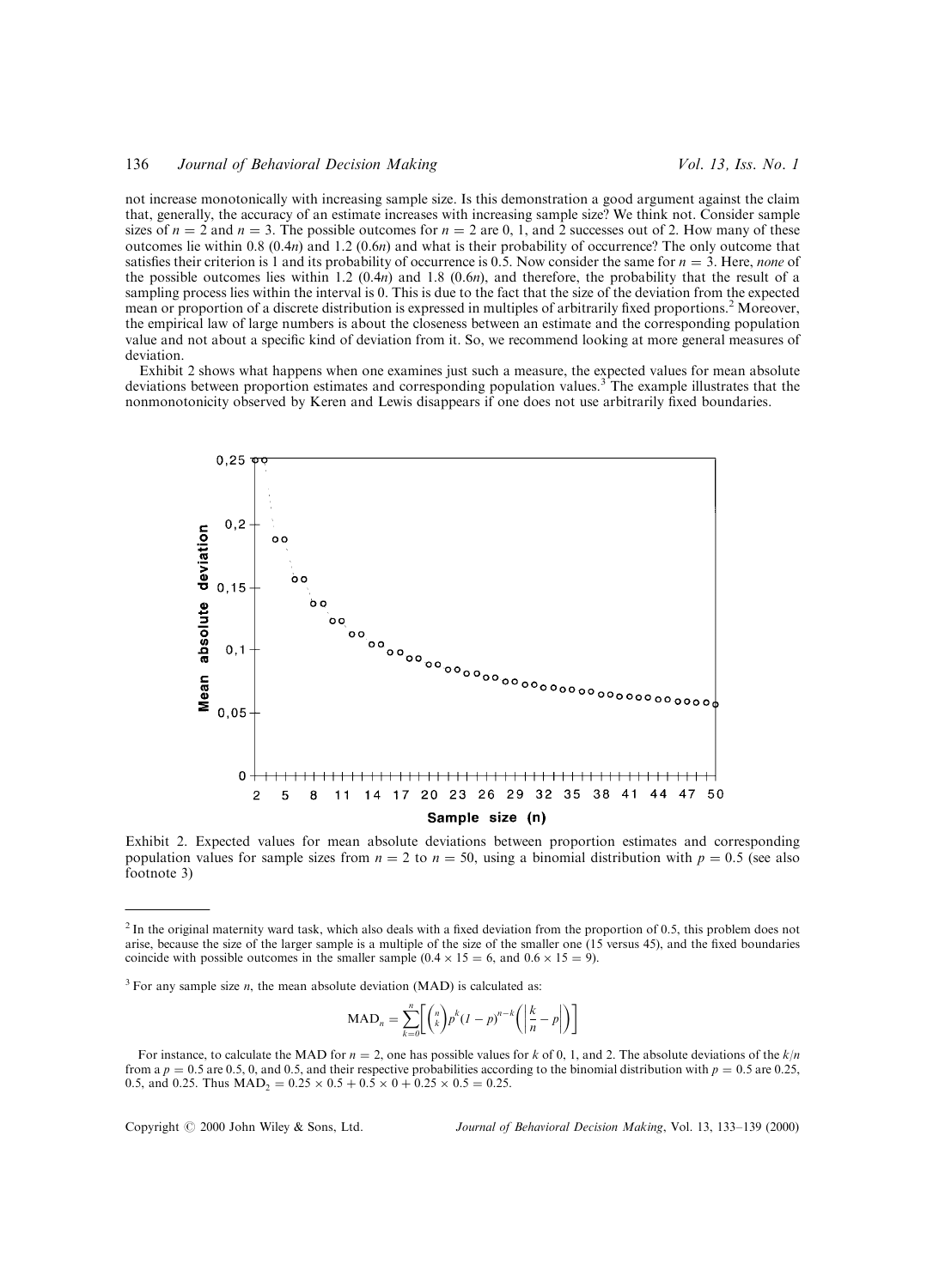#### Statistical power

Keren and Lewis argue that the nonmonotonicity they found has implications for statistical power. Again, this argument is only indirectly linked to our hypothesis that people's intuitions conform to the empirical law of large numbers. It deals with how formal statistical properties depend on the variation in sample sizes, not with people's intuitions. Here, the issue is the same as in the previous section: the restriction of possible outcome values when expressed in multiples of fixed proportions. Consider one of Keren and Lewis's examples in which, using binomial distributions, they find that for H<sub>0</sub>: $\mu$  = 0.5 and H<sub>1</sub>: $\mu$  = 0.7, and alpha = 0.05, the power for  $n = 18$  is larger than that for  $n = 25$ . How can this be? The reason is that, because of their discrete values, the possible outcomes closest to and smaller than alpha differ from alpha by different amounts. Thus, the power calculation uses different 'true alphas.' For instance, for  $n = 18$ , the value closest to and smaller than alpha is  $p(13 \le X \le 18) = 0.048$  with a corresponding power of 0.534. However, for  $n = 25$ , the corresponding value is only half the size:  $p(18 \le X \le 25) = 0.022$ ; and not so surprisingly, the power is not larger than in the prior case  $-0.512$ . If, for  $n = 25$ , one took an alpha slightly larger than 0.05, that is,  $p(17 \le X \le 25) = 0.054$ , then the corresponding power would jump up to 0.677. Keren and Lewis's argument concerning power shows that one should not slavishly stick to an alpha of 0.05 (or 0.01) because 'Good loves the 0.06 nearly as much as the 0.05' (Rosnow and Rosenthal, 1989, p. 1277; see also Gigerenzer, 1993). Anyway, the problem of dierently spaced values in discrete distributions (depending on sample size) ceases to exist with continuous sampling distributions such as the  $t$  or the  $F$  distribution mostly used in behavioural research.

To sum up, the empirical law of large numbers is neither a mathematical theorem nor a norm for how people should solve sample size tasks. Instead, we used it as a hypothesis for the intuitions people use to answer frequency distribution tasks.

## THE DESCRIPTIVE ARGUMENT

Keren and Lewis's descriptive conjecture is quite modest: 'under certain circumstances, people are indeed insensitive to sample size' (p. 125). In our article (Sedlmeier and Gigerenzer, 1997), we started out from exactly this observation — that people are sometimes sensitive and sometimes insensitive to sample size — and proposed an answer to what `under certain circumstances' means: sampling distribution tasks. The challenging question is not whether or not people are 'sometimes' insensitive, but why and when (Gigerenzer, 1996). Our review of the literature indicated that insensitivity is particularly acute when the judgement is about the variability of a sampling distribution, that is, when people were asked to solve sampling distribution tasks.

Keren and Lewis mention a study of their own where they used the frequency distribution version of the maternity ward task. Although they do not provide exact values, they report (1) a relatively high proportion of `equally likely' responses and (2) that the participants who did not choose the `equally likely' category generally were sensitive to sample size. Given that they used arbitrarily fixed boundaries in their experiment, the choice of `larger sample' was not always normatively correct, but consistent with our hypothesis that people use an intuition conforming to the empirical law of large numbers. The result of their study seems to be within the range of those which we have reviewed (Sedlmeier and Gigerenzer, 1997; Sedlmeier, 1998).

In sum, Keren and Lewis's conjecture that people are `sometimes' insensitive to sample size is consistent with our previous review. But the challenging question is, rather, why and when?

## FREQUENCY DISTRIBUTION TASKS VERSUS SAMPLING DISTRIBUTION TASKS

According to Keren and Lewis, both frequency and sampling distribution versions of sample size tasks (e.g. the maternity ward task cited above) require statistical inference for which the concept of sampling distribution is indispensable. Of course, both versions of the task can be solved by recourse to sampling distributions. But they need not. After a fair amount of statistical training, sampling distributions may indeed become a natural way to think about the two kinds of tasks. We agree that the concept of a sampling distribution is necessary to solve the sampling distribution version of the task, but is it also necessary to solve the frequency distribution version? A glance at Exhibit 1 shows that a frequency distribution task can be solved without sampling distributions: from intuitively knowing that generally, the estimate from a larger sample lies closer to the population value than that from a smaller sample. This solution is less elegant than the one relying on the concept of sampling distributions,

Copyright  $\circled{c}$  2000 John Wiley & Sons, Ltd. Journal of Behavioral Decision Making, Vol. 13, 133-139 (2000)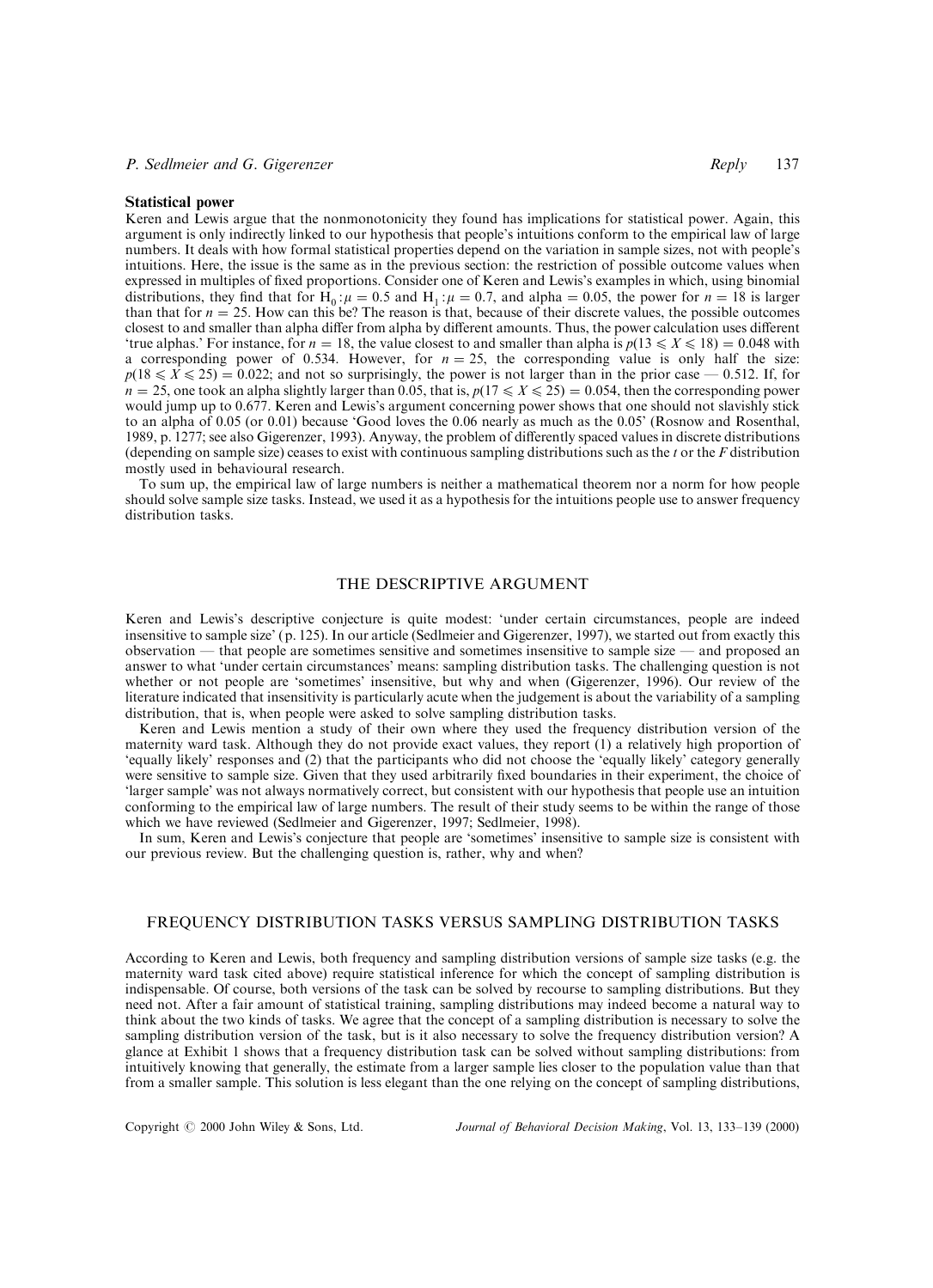but this seems to be the way laypeople solve the task. It is also evident that the empirically observable law illustrated in Exhibit 1 does not give much help in solving sampling distribution tasks.

To sum up, frequency distribution tasks can be solved without recourse to sampling distributions. How? By an intuition that conforms to the empirical law of large numbers, just as Bernoulli proposed. This might be difficult to conceive for statistically trained professionals, whose statistical education has replaced 'satisficing' statistical intuitions (Fischbein, 1975).

#### **CONCLUSION**

We have argued that Keren and Lewis's normative argument that 'an estimate from a larger sample is not necessarily closer to the corresponding population value' (p. 125) is of little, if any, relevance to the descriptive hypothesis we have put forward. Nevertheless, we tried to clarify the preconditions of situations in which this can happen. The descriptive argument that 'under certain circumstances, people are indeed insensitive to sample size' (p. 125) is entirely consistent with the studies we have reviewed. The argument that `the concept of a sampling distribution is equally essential for answering either of the two versions [i.e. sampling and frequency distribution tasks]' (p. 128) is incorrect, if `essential' means necessary for solving the task.

However, the major issue remains how to explain the discrepant results in research on intuitions on sample size. Keren and Lewis conclude that we are still lacking the theoretical knowledge that enables us to predict under which circumstances people will or will not be sensitive to sample size. We do not think that one has to be so pessimistic. There are several variables that have been shown to influence sample size judgements to a certain extent (Keren and Lewis, 2000; Sedlmeier and Gigerenzer, 1997) and these variables might also be used in prediction. However, the strongest variable so far is the type of task: one can predict that frequency distribution tasks will be solved more easily than sampling distribution tasks. We have offered an explanation for why this is so. Human intuition conforms to the empirical law of large numbers, which helps much more in the solution of frequency than sampling distribution tasks.

The challenge is now either to find more evidence for this explanation or to come up with an alternative. Such an alternative does not seem to exist, so far, nor have Keren and Lewis proposed one. Meanwhile, we have elaborated our initial explanation into a computational model based on associative learning mechanisms, the PASS model (Sedlmeier, 1998, 1999). PASS models the cognitive processes underlying human probability judgement for the case of serially encoded events. Consistent with the empirical law of large numbers, PASS's confidence judgements increase with increasing sample size. In a single run, that is, in the process of being presented successive events, PASS's confidence estimates do not always increase strictly monotonically, similar to the example shown in Exhibit 1. The average result over many runs, however, conforms to the results shown in Exhibit 2. Because the input to PASS consists of serially presented events, it can only make judgements about frequency distributions and not sampling distributions. This model provides a possible explanation for why people's intuitions about sample size conform to the empirical law of large numbers.

Several hundred years ago, Jacob Bernoulli argued that `even the stupidest man knows by some instinct of nature *per se* and by no previous instruction' that the greater the number of confirming observations, the surer the conjecture (Gigerenzer et al., 1989, p. 29). Bernoulli may have been rather on the optimistic side, but in general the vast majority of people reason in accord with this intuition.

# ACKNOWLEDGEMENTS

We thank Anita Todd for her comments. Special thanks go again to Berna Eden for her valuable contribution.

# REFERENCES

Fischbein, E. The Intuitive Sources of Probabilistic Thinking in Children, Dordrecht: Reidel, 1975. Freedman, D., Pisani, R., Purves, R. and Adhikari, A. Statistics, 2nd edn, New York: Norton, 1991. Freudenthal, H. 'The "empirical law of large numbers" or "the stability of frequencies", Educational Studies in Mathematics, 4 (1972), 484-90.

Copyright  $\circled{c}$  2000 John Wiley & Sons, Ltd. Journal of Behavioral Decision Making, Vol. 13, 133-139 (2000)